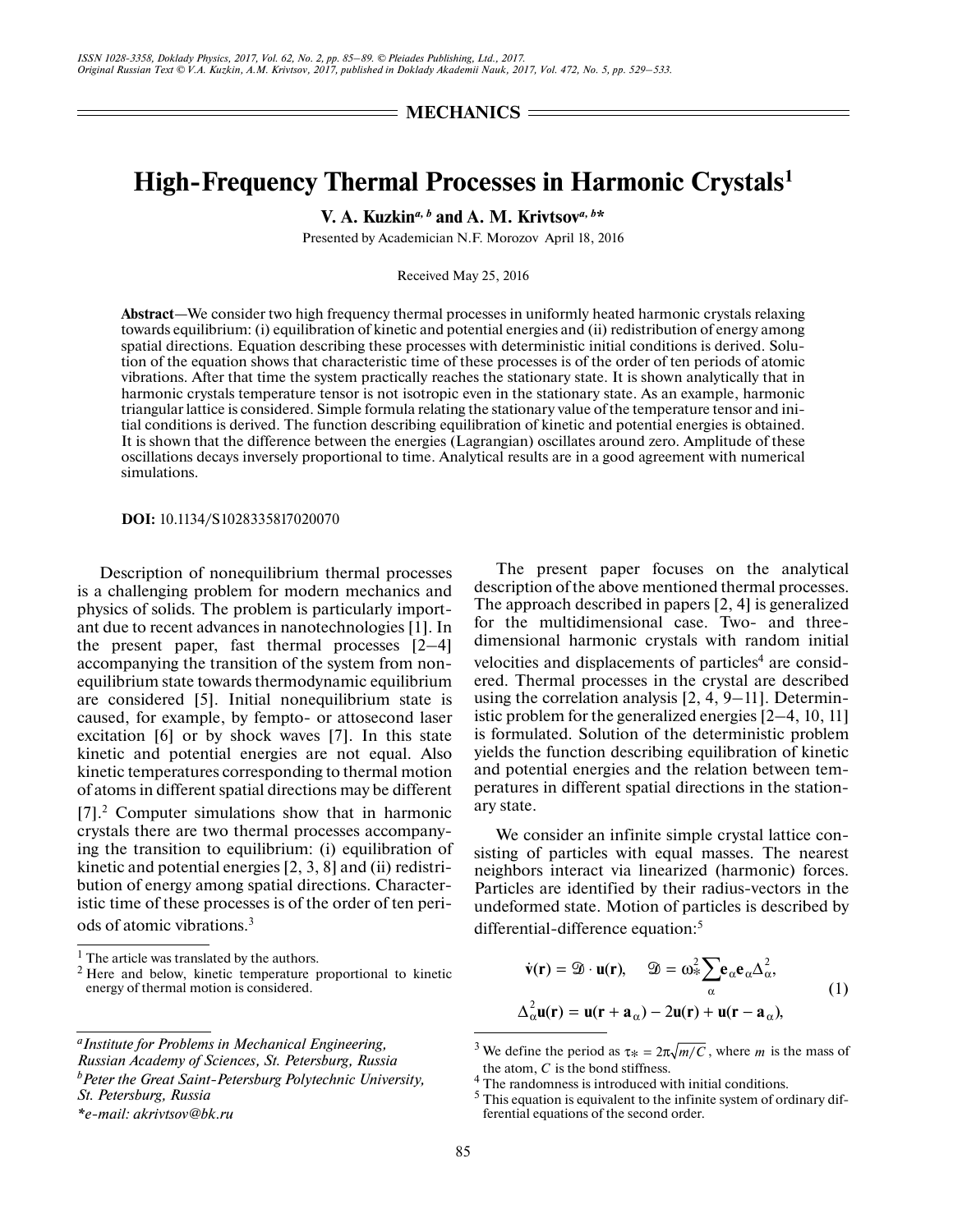where  $\mathbf{u}(\mathbf{r})$ ,  $\mathbf{v}(\mathbf{r})$  are displacement and velocity of the particle with radius-vector **r**;  $\mathcal{D}$  is the tensor difference operator;  $\mathbf{a}_{\alpha}$  is the vector connecting two neighboring particles;  $\mathbf{e}_{\alpha} = \mathbf{a}_{\alpha}/|\mathbf{a}_{\alpha}|$ ;  $\omega_* = \sqrt{C/m}$ ; *C* is the bond stiffness;  $m$  is the particle's mass. The summation is carried out over noncollinear bond directions  $\alpha$ . In particular,  $\alpha = 1$ , 2 for a square lattice and  $\alpha = 1, 2, 3$ for a triangular lattice. Initial displacements and velocities of the particles have the form:

$$
\mathbf{u}(\mathbf{r}) = \mathbf{u}_0(\mathbf{r}), \quad \mathbf{v}(\mathbf{r}) = \mathbf{v}_0(\mathbf{r}), \tag{2}
$$

where  $\mathbf{u}_0$ ,  $\mathbf{v}_0$  are independent random vectors with zero mean.

Equation (1) with initial conditions (2) completely determines the dynamics of the crystal. In principle, it can be solved analytically. The resulting solution yields stochastic displacements and velocities of all particles. In contrast, description of macroscopic thermal processes usually focuses on statistical characteristics such as temperature.

In papers [2, 3, 10, 11] it is shown that kinetic temperature is insufficient for obtaining closed system of equations. A closed system can be derived for the generalized energies. We define the generalized (two-par- $\mathbf{K}$  inetic  $\mathbf{K}$  and potential  $\mathbf{\Pi}$  energies for particles *i* and *j* with radius-vectors  $\mathbf{r}_i$  and  $\mathbf{r}_j$  as:

$$
\mathbf{K}(\mathbf{r}_i, \mathbf{r}_j) = \frac{m}{2} \langle \mathbf{v}_i \mathbf{v}_j \rangle,
$$
  
\n
$$
\boldsymbol{\Pi}(\mathbf{r}_i, \mathbf{r}_j) = -\frac{m}{4} (\mathfrak{D} \cdot \langle \mathbf{u}_i \mathbf{u}_j \rangle + \langle \mathbf{u}_i \mathbf{u}_j \rangle \cdot \mathfrak{D}).
$$
\n(3)

Here,  $\mathbf{v}_i = \mathbf{v}(\mathbf{r}_i)$ ; brackets  $\langle \rangle$  denote the expected value of a random variable. For  $i = j$ , the traces of tensors  $K$ ,  $\Pi$  correspond to conventional kinetic and potential energies per particle. We also define the *ten*sor temperature **T** [7] as

$$
\frac{1}{2}k_B \mathbf{T}(\mathbf{r}_i) = \frac{m}{2} \langle \mathbf{v}_i \mathbf{v}_j \rangle = \mathbf{K}|_{i=j},\tag{4}
$$

where  $k_B$  is Boltzmann's constant, d is the space dimensionality. The kinetic temperature *T* is associated with the tensor **T** by the relation  $T = (1/d) \text{tr} \mathbf{T}$ . The generalized total energy  $H$  and the generalized Lagrangian L are defined as

$$
\mathbf{H} = \mathbf{K} + \mathbf{\Pi}, \quad \mathbf{L} = \mathbf{K} - \mathbf{\Pi}.
$$
 (5)

We consider only processes in uniformly heated crystals. In this case the generalized energies satisfy the relations

$$
\mathbf{K}(\mathbf{r}_i, \mathbf{r}_j) = \mathbf{K}(\mathbf{r}_i - \mathbf{r}_j), \, \mathbf{\Pi}(\mathbf{r}_i, \mathbf{r}_j) = \mathbf{\Pi}(\mathbf{r}_i - \mathbf{r}_j).
$$

Argument  $\mathbf{r}_i - \mathbf{r}_j$  is omitted below for brevity. Note that the points defined by vectors  $\mathbf{r}_i - \mathbf{r}_j$  form the same lattice as vectors  $\mathbf{r}_i$ .

We show that the generalized total energy  $H$  satisfies several conservation laws. Computing the time

derivative of  $H$  and using equations of motion  $(1)$ yields: SOV<br>tive of **H** and using equations of mo<br>:<br> $\dot{H} = \mathcal{D} \cdot \mathbf{q} - \mathbf{q} \cdot \mathcal{D}$ ,  $\mathbf{q} = \frac{m}{l} \langle \mathbf{u}_i \mathbf{v}_j - \mathbf{v}_i \mathbf{u}_j \rangle$ .

$$
\dot{\mathbf{H}} = \mathfrak{D} \cdot \mathbf{q} - \mathbf{q} \cdot \mathfrak{D}, \quad \mathbf{q} = \frac{m}{4} \langle \mathbf{u}_i \mathbf{v}_j - \mathbf{v}_i \mathbf{u}_j \rangle. \tag{6}
$$

Multiplying equation (6) by  $\mathfrak{D}^n$ , we obtain the conservation laws

$$
\mathfrak{D}^n \cdot \mathbf{H} = \text{const}, \quad n = 0, 1, 2, \dots \tag{7}
$$

In the case  $n = 0$  and  $i = j$  formula (7) coincides with the conventional law of energy conservation. From the Cayley–Hamilton theorem it follows that the number of independent conservation laws (7) is equal to space dimensionality.

an to space aments for a throwing. energies. Differentiating the generalized Lagrangian **L** with respect to time and taking equations of motion (1) into account yields: .<br>.<br>.!<br>. |<br>|<br>|<br>|<br>|<br>|

$$
\ddot{\mathbf{L}} - 2(\mathfrak{D} \cdot \dot{\mathbf{L}} + \dot{\mathbf{L}} \cdot \mathfrak{D})
$$
  
+  $\mathfrak{D}^2 \cdot \mathbf{L} - 2\mathfrak{D} \cdot \mathbf{L} \cdot \mathfrak{D} + \mathbf{L} \cdot \mathfrak{D}^2 = 0,$  (8)

where  $\mathfrak{D}^2 = \mathfrak{D} \cdot \mathfrak{D}$ . It can be shown that quantities **K**,  $\Pi$ , H also satisfy Eq. (8). Corresponding initial conditions are uniquely determined by initial displacements and velocities of the particles (2). Thus dynamics of the generalized energies is described by Eq. (8) with deterministic initial conditions.

Computer simulations show that after a short transient process the system practically reaches the *stationary state*. 6 Consider the relation between stationary values of the generalized energies and the initial conditions. Using Eq.  $(8)$  for  $H$  and conservation laws  $(7)$ yields the closed system of equations for stationary values of the generalized energies:

$$
\mathbf{tr}\mathbf{H} = \mathbf{tr}\mathbf{H}_0, \quad \mathfrak{D} \cdot \mathbf{H} = \mathfrak{D} \cdot \mathbf{H}_0, \quad \mathfrak{D}^2 \cdot \mathbf{H} = \mathfrak{D}^2 \cdot \mathbf{H}_0,
$$

$$
\mathfrak{D}^2 \cdot \mathbf{H} - 2\mathfrak{D} \cdot \mathbf{H} \cdot \mathfrak{D} + \mathbf{H} \cdot \mathfrak{D}^2 = 0,
$$
(9)

where  $H_0$  is the initial value of the generalized total energy. The relation between the generalized kinetic and potential energies follows from the identity  $\frac{m}{4}\langle \mathbf{u}_i \mathbf{u}_j \rangle$   $\dot{\mathbf{v}} = \mathbf{L}$ . In the stationary state, the left hand side of this equation is equal to zero, then

$$
\mathbf{K} = \mathbf{\Pi} = \frac{1}{2} \mathbf{H}.
$$
 (10)

Equation (10) and the first of Eq. (9) lead to the following expression for traces of the generalized ener-

gies:  $tr\mathbf{K} = \pm i\mathbf{r}\mathbf{\Pi} = \frac{1}{2}tr\mathbf{H}_0$ . In the particular case  $i = j$ , the given expression follows from the virial theorem. Deviators of the generalized energies are determined by solution of Eqs.  $(9)$ ,  $(10)$ .

 $6$  The stationary state is defined so that the second time derivatives of the generalized energies are equal to zero.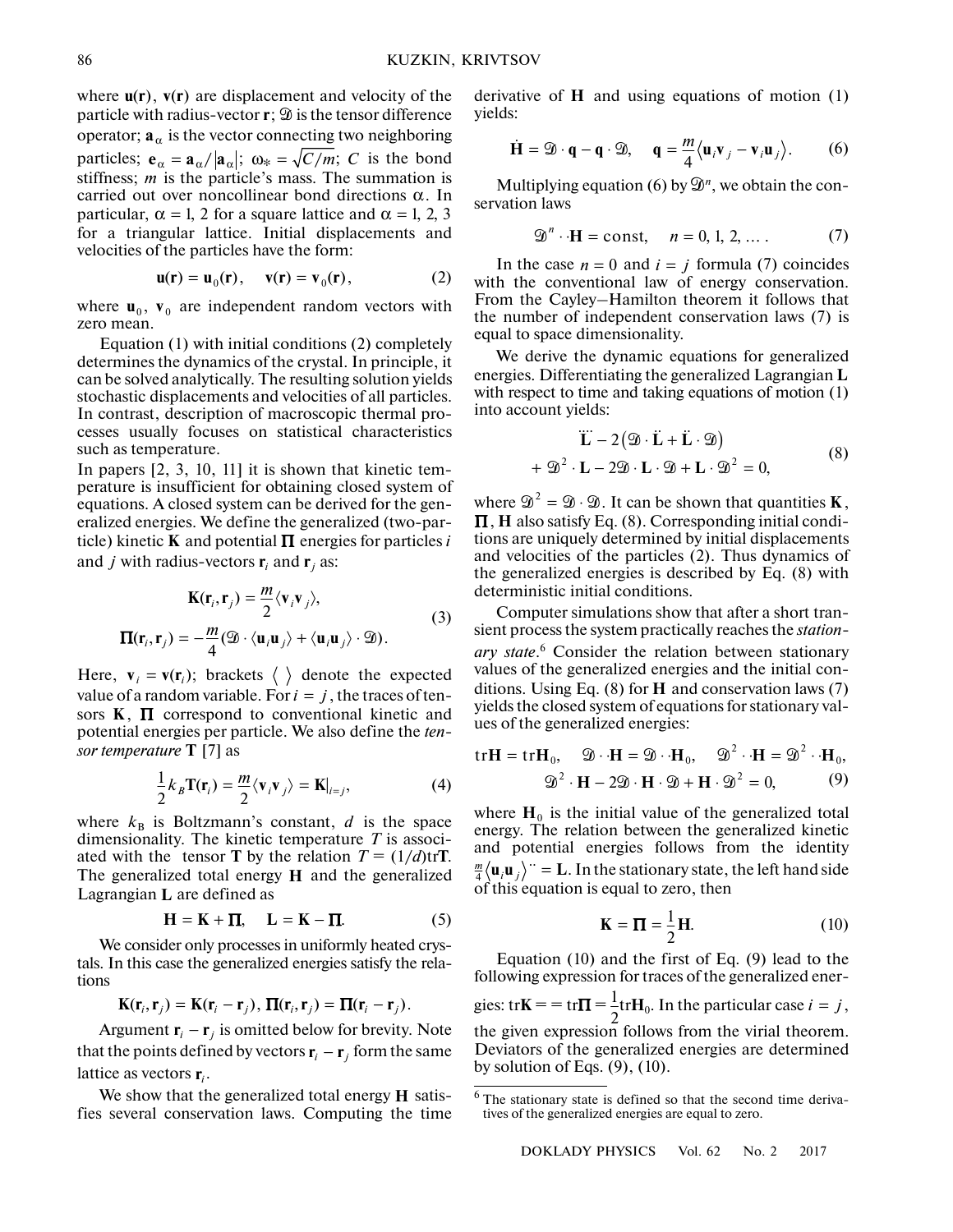

Fig. 1. Time-dependence of the difference of temperatures corresponding to x and y directions (triangular lattice). Circles numerical solution of lattice dynamics Eqs. (1)  $(1.6 \times 10^4$  particles; periodic boundary conditions). Solid line—numerical solution of the differential-difference Eq. (8) for the generalized kinetic energy. Dashed line—analytical solution (12) of the stationary problem.

The derivations presented above are valid in twoand three-dimensional cases. As an example, consider transition to the stationary state in the two-dimensional harmonic triangular lattice. Initial velocities of the particles are independent random vectors with zero mean; initial displacements are equal to zero. In Ecto mean, initial displacements are equal to zero. In this case initial conditions for the Lagrangian **L** have the form:

$$
\mathbf{L} = \mathbf{H} = \mathbf{K}_0 \delta(\mathbf{r}_i - \mathbf{r}_j),
$$
  
\n
$$
\mathbf{K}_0 = \frac{m}{2} \langle \mathbf{v}_i \mathbf{v}_i \rangle, \quad \dot{\mathbf{L}} = 0,
$$
  
\n
$$
\ddot{\mathbf{L}} = 2 (\mathfrak{D} \cdot \mathbf{L} + \mathbf{L} \cdot \mathfrak{D}), \quad \ddot{\mathbf{L}} = 0,
$$
\n(11)

where  $\delta(\mathbf{r}_i - \mathbf{r}_j) = 0$  for  $i \neq j$ ;  $\delta(0) = 1$ .

Consider the stationary value of the tensor temperature (4). Equations (9) with initial conditions (11) are solved with respect to H using the discrete Fourier transform. After that the tensor temperature is calculated using formulas (4), (10). For an infinite triangular lattice the following relation between the temperature tensor (4) and initial conditions is obtained:

$$
k_{\rm B} \text{dev} \mathbf{T} = \frac{1}{2} \text{dev} \mathbf{K}_0. \tag{12}
$$

DOKLADY PHYSICS Vol. 62 No. 2 2017

Therefore, the temperature tensor in the stationary state, in general, is not isotropic.

We compare the results given by formula (12) with numerical solution of lattice dynamics Eqs. (1). Verlet integration scheme with the time step  $10^{-3}\tau_*$  is used. Here and below,  $\tau_* = 2\pi/\omega_*$ . Initial displacements of particles are equal to zero. Initial velocities have random magnitude and directed along one of the lattice directions  $(x \text{ axis})$ . Time dependence of the difference between temperatures in  $x$  and  $y$  directions is shown in Fig. 1. Numerical solution of Eq.  $(8)$  for **K** is also given for comparison. It is seen that the system practically reaches the stationary state after several periods τ∗. In the stationary state, the relation (12) is satisfied. Transition to the stationary state is exactly described by Eq.  $(8)$ .

Consider equilibration of kinetic and potential energies in the triangular lattice. The process is described by Eq. (8). Initial particle velocities are independent random vectors, uniformly distributed among spatial directions. In this case  $\mathbf{K}_0 = \frac{\mathbf{\Lambda}_0}{2} \mathbf{E}$ , where  $E$  is the unit tensor. The following assumption 2  $\frac{K_0}{2}$ **E**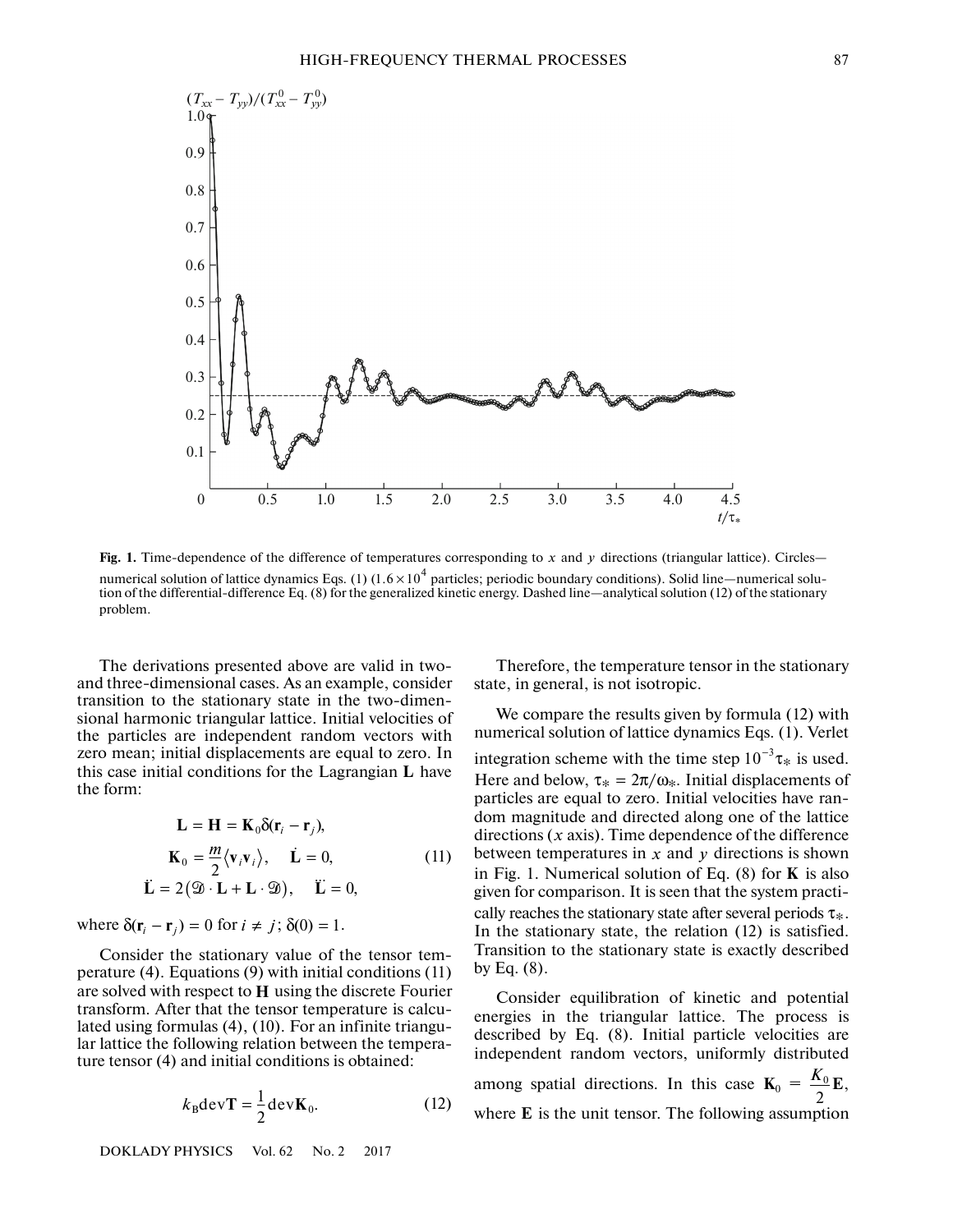

**Fig. 2.** Oscillations of the Lagrangian in the triangular lattice with random initial velocities. Solid line—analytical solution (14); circles—numerical solution of lattice dynamics Eqs. (1). -

is used for solution of Eq. (8) with initial conditions  $(11)<sup>7</sup>$  $\mathfrak{D} \cdot \mathbf{L} = \mathbf{L} \cdot \mathfrak{D}$ . Then Eq. (8) takes the form  $\inf$  Eq. (8) with  $\sum$  is a Eq. (8) taken  $\tilde{L} = 4\mathfrak{D} \cdot L$ .

$$
\ddot{\mathbf{L}} = 4\mathfrak{D} \cdot \mathbf{L}.\tag{13}
$$

Note that Eq. (13) is similar to the equation of motion (1). Equation (13) is solved using the discrete Fourier transform. In the case of infinite crystal the solution gives the following expression for Lagrangian  $L = \text{tr} \mathbf{L} \mid_{i=j}$ :

$$
L(t) = \frac{K_0}{2\pi^2} \int_0^{\pi} \int_0^{\pi} (\cos(2\Omega_1(s, p)t) + \cos(2\Omega_2(s, p)t)) ds dp,
$$
  
\n
$$
\Omega_k^4 - 4\omega_*^2 \Omega_k^2 (\sin^2 s + \sin^2 p + \sin^2 (s + p)) + 12\omega_*^4 (\sin^2 s \sin^2 p + \sin^2 (s + p)(\sin^2 s + \sin^2 p)) = 0, \quad k = 1, 2.
$$
\n(14)

The second formula from (14) corresponds to the dispersion relation for the triangular lattice.

Formula (14) shows that the difference between kinetic and potential energies oscillates with the amplitude inversely proportional to time. It decays by two orders of magnitude in  $10\tau_*$ . In the one-dimensional case, similar oscillations are described by the Bessel function of the first order, which decays inversely proportional to the square root of time [2].

Analytical solution (14) is compared with numerical solution of lattice dynamics Eqs. (1) (see Fig. 2). It is seen that solutions practically coincide.

Thus in the present paper the analytical description of two nonequilibrium thermal processes, notably (i) equilibration of kinetic and potential energies and (ii) redistribution of energy among spatial directions, was proposed. Equation (8) with deterministic initial conditions describing both processes in two- and treedimensional cases was derived. Stationary values of the generalized energies are related with the initial conditions by Eqs. (9), (10). It was shown that in the triangular lattice the temperature tensor is not isotropic. Its deviator in the stationary state is determined by formula (12):

$$
T_{xx} - T_{yy} = \frac{1}{4} \Big( T_{xx}^0 - T_{yy}^0 \Big), \tag{15}
$$

where  $T_{xx}^0$ ,  $T_{yy}^0$  are initial temperatures in x and directions. Also it was shown that equilibration of kinetic and potential energies is described by formula (14).  $T_{xx}^0$ ,  $T_{yy}^0$  are initial temperatures in x and y

The results obtained in the present paper can be used for description of fast thermal processes in weakly

DOKLADY PHYSICS Vol. 62 No. 2 2017

 $7$  This assumption significantly simplifies Eq. (8). Comparison with numerical solution of the lattice dynamics Eqs. (1) shows that Eq. (13) correctly describes behavior of Lagrangian  $L = \text{tr} L \big|_{i=j}$  (see Fig. 2). Therefore the assumption is acceptable.